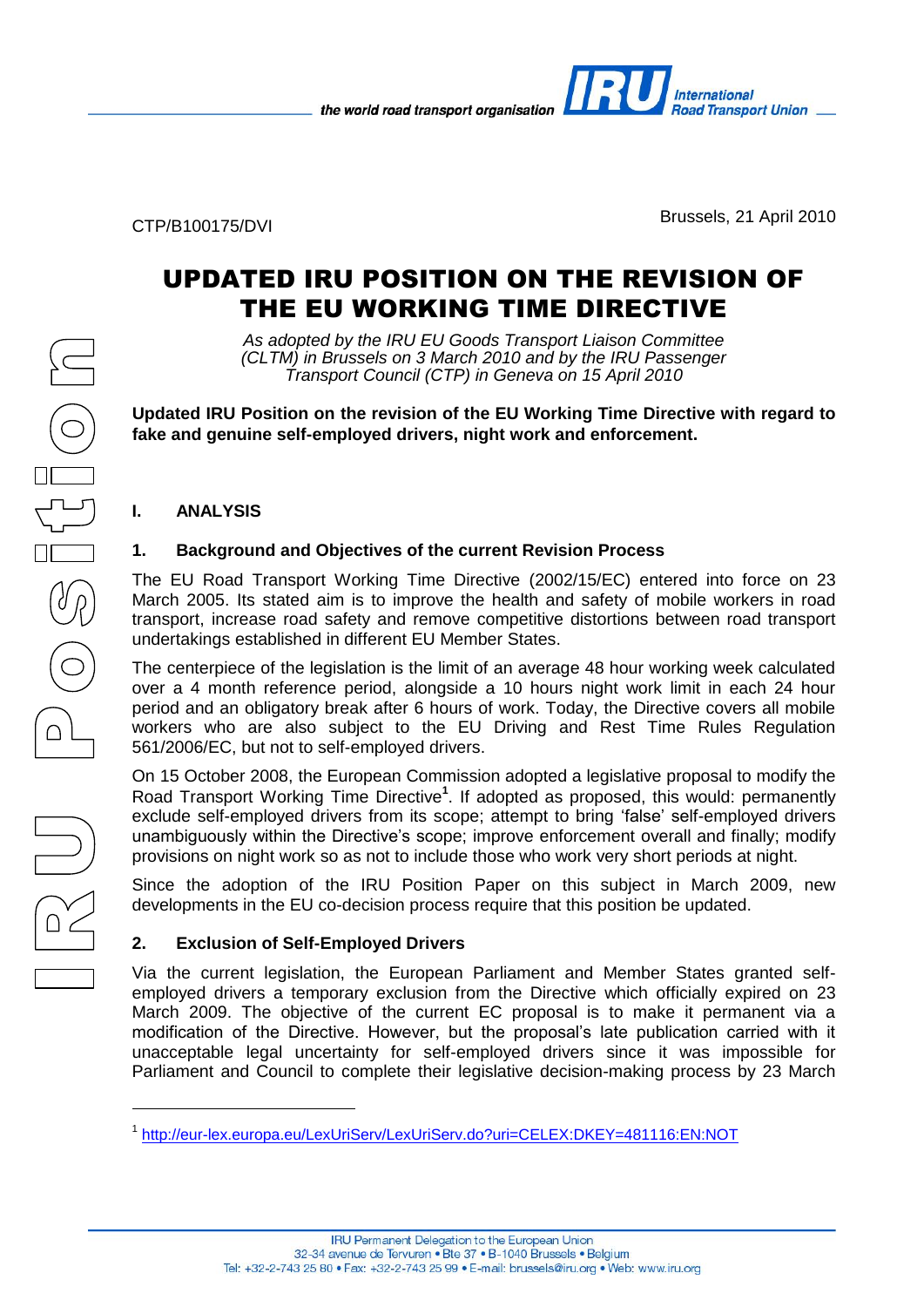2009. Regardless of the eventual policy outcome of the EU co-decision process, the legal obligations of self-employed drivers since 23 March 2009 should be made clear. This requires an unambiguous statement from the EU Institutions that *at least until* the conclusion of the co-decision process, the status quo ante 23 March 2009 must be maintained for self-employed drivers.

# **3. EU Definition of Fake Self-Employed Drivers**

Currently, fake self-employed drivers are considered to be those who do not fall within the definition of 'self-employed' given in article 3 e). of Directive 2002/15/EC. According to the Commission, this negative definition makes fake self-employed drivers difficult to identify. To remedy this, the Commission proposal uses the same criteria to create a positive definition (article 3 d) of false self-employed drivers, one that groups them together with regularly employed mobile workers (who have always been covered by the Directive (article 2.1)).

*'''[A] mobile worker' shall also include any person who is not tied to an employer by an employment contract or by any other type of working hierarchical relationship, but:*

*i. who does not have the freedom to organise the relevant working activities;*

*ii. whose income does not depend directly on the profits made;*

*iii. who does not have the freedom, individually or through a cooperation between self-employed drivers, to have relations with several customers."*

The Commission proposal sets out the framework principles on which national criteria can be established. For the IRU, this is the limit of what can be achieved at EU level without breaching the subsidiarity principle or creating conflicts with employment status definitions created at the national level for tax purposes. Nevertheless, it is necessary that Member States develop more detailed definitions and better methods for the effective identification and sanctioning of fake self-employed drivers. This must include bringing about effective cooperation between national ministries of labour, transport and taxation.

### **4. Night work**

The Directive's current rules require Member States or national social partners to define a period of at least 4 hours between 00:00hrs and 07:00hrs that is to be regarded as 'night time' for the purposes of the Directive. It states that any time worked during these 4 hours must be considered 'night work'. By contrast the Commission's new text proposes that *'night work' shall mean work during a period of work which includes at least two hours work performed during night time.'* That is, at least 2 of the 4 hours defined nationally as 'night time', must have been worked for the period to qualify as 'night work'.

The motivation for this change is essentially to bring the Directive into line with other working time legislation in respect of night work. It would also ensure that drivers whose shifts accidentally extend for an insignificant duration into a period defined as 'night time' are not immediately required to comply with other obligations arising from night work.

## **5. Enforcement**

Currently in terms of enforcement, Member States are only required to lay down a system of penalties for breaches of the Directive. This contrasts strongly to the EU Driving and Rest Time Rules Regulation which is accompanied by a dedicated Enforcement Directive (2006/22/EC) specifying minimum control levels. The Commission argues that, without a quantum leap forward in terms of enforcement, the Working Time Directive risks becoming 'dead legislation'. Subsequently the Commission's draft proposal prescribes the following compulsory measures to be inserted into article 11: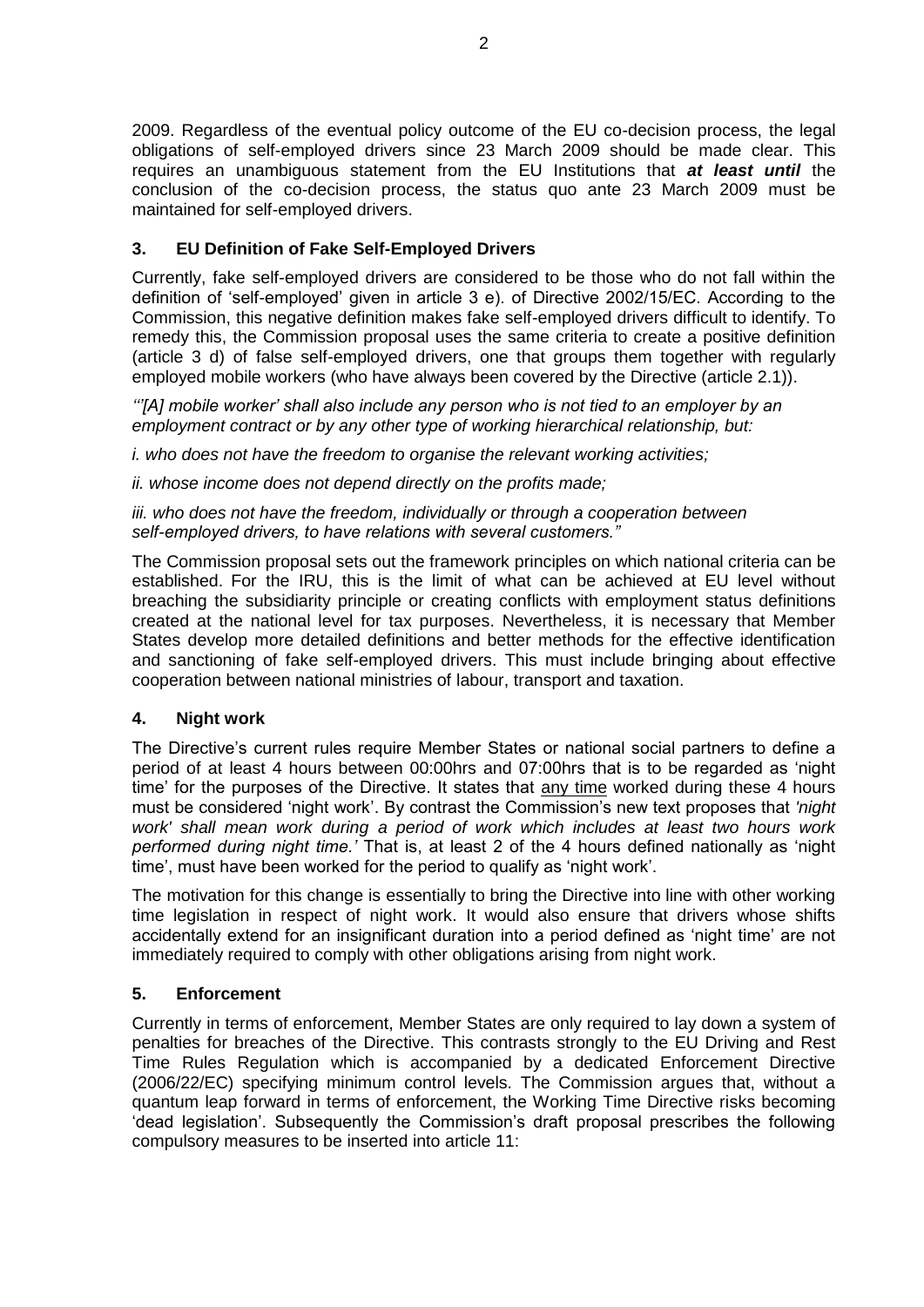- Member States should organise a system of appropriate and regular monitoring and controls for the Directive and ensure competent enforcement bodies have adequate resources to fulfill this task
- Member States should provide transport undertakings and mobile workers with information, assistance and advice on working time rules and work organisation.
- The Commission should facilitate information exchange, best practices and cooperation between Member States, promoting a common approach to implementation.

Because of the multiplicity of ways in which the Directive has been transposed nationally, cross border controls are impossible. Another implication of the Commission's proposed changes to article 11 is that existing national systems for enforcing working time – such as Denmark's - which rely on the reporting of abuses rather than their active detection by authorities, might become prohibited (see first bullet point above).

#### **6. Recent Developments in the Co-decision process**

In March 2009, a 'general approach' was adopted by Member States broadly supporting the EC proposal but emphasising that individual countries are fully empowered to apply the Directive to self-employed drivers via national legislation, if they so wish.

In the European Parliament a new first reading has begun on the basis of a report drafted by the Employment and Social Affairs Committee (EMPL) rapporteur, Mrs. Edit Bauer EPP (Slovakia). An opinion from the Transport Committee (TRAN) has also been drafted by Mr El Kadraoui PES (Belgium).

Mrs Bauer has largely followed the Council's 'general approach', in particular regarding her emphasis on Member State autonomy, to decide whether or not to include the genuine selfemployed. By contrast, Mr El Khadraoui has tabled an opinion containing a number of controversial proposals. These include a fixed EU night time definition which is already contested in the IRU Position. Another proposal in Mr El Khadraoui's draft opinion is the suggestion that the Directive's scope should, in the future, be extended to drivers of vehicles less than 3.5 tonnes. However, the IRU agrees with Mr El Khadraoui that this should not form part of the current revision process. It goes far beyond the scope and impact assessment of the original Commission proposal and would be premature since the Commission is planning a comprehensive review of the 3.5 tonnes threshold for the application of commercial road transport legislation, a process which should be concluded before any precedent is created by applying the Working Time Directive to such drivers.

All these issues will be important elements and considerations in the development of a compromise solution on this dossier and will have a serious impact on the road transport industry.

#### **II. IRU POSITION**

- **Legal Certainty:** For reasons of legal certainty, the IRU calls for the temporary exclusion of self-employed drivers from the Sectoral Working Time Directive to be maintained, at least until the conclusion of a co-decision procedure on Commission Proposal COM 2008/650.
- **Application of the Directive to Genuine Self-Employed Drivers:** The IRU supports an outcome which would entail a general exclusion for genuine self-employed drivers at EU level but emphasises the right of each Member State to introduce national rules to include them, if they so wish. In the interest of legal clarity and practical enforcement, it should be specified that national rules extending the scope of the Directive to the self-employed should only apply to drivers registered in that country.